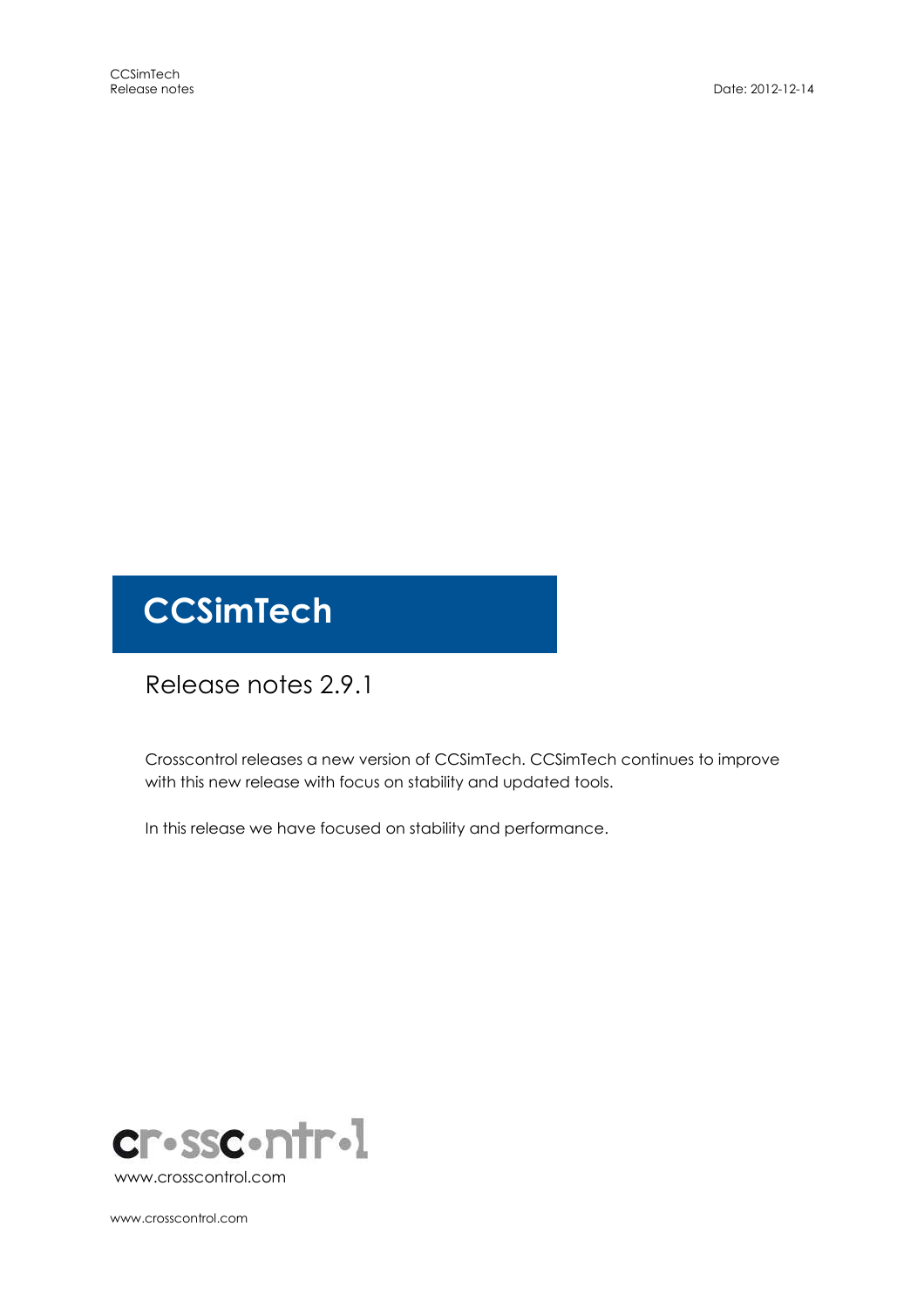## Change notification – Release of CCSimTech 2.9.1

CrossControl AB is releasing a new version of CCSimTech including performance improvements in licensing and SimCan.

## Licensing

The new version of CCSimTech will not require a new license. When installing the new version of CCSimTech the old license registered on the computer will be discovered. With the introduction of two license levels an old license, before version 2.7.0, is equal to the new Developer license which has no limitations.

If you don't have a valid license for CCSimtech install the new version and follow the instructions in CCSimTech help to request a license.

#### New possibilities

With this release of CCSimTech 2.9.1 there are a number of new features:

• Possible to connect simulated serial ports to any physical serial port, not only COM1- COM4.

## Improved stability and bug fixes

In this release, as usual, efforts are put on stability; a number of improvements have been made:

- Problem with license warnings on high performance computers solved.
- Performance of CanSend in periodic mode improved.

And also many small improvements are made for better stability in all CCSimTech components.